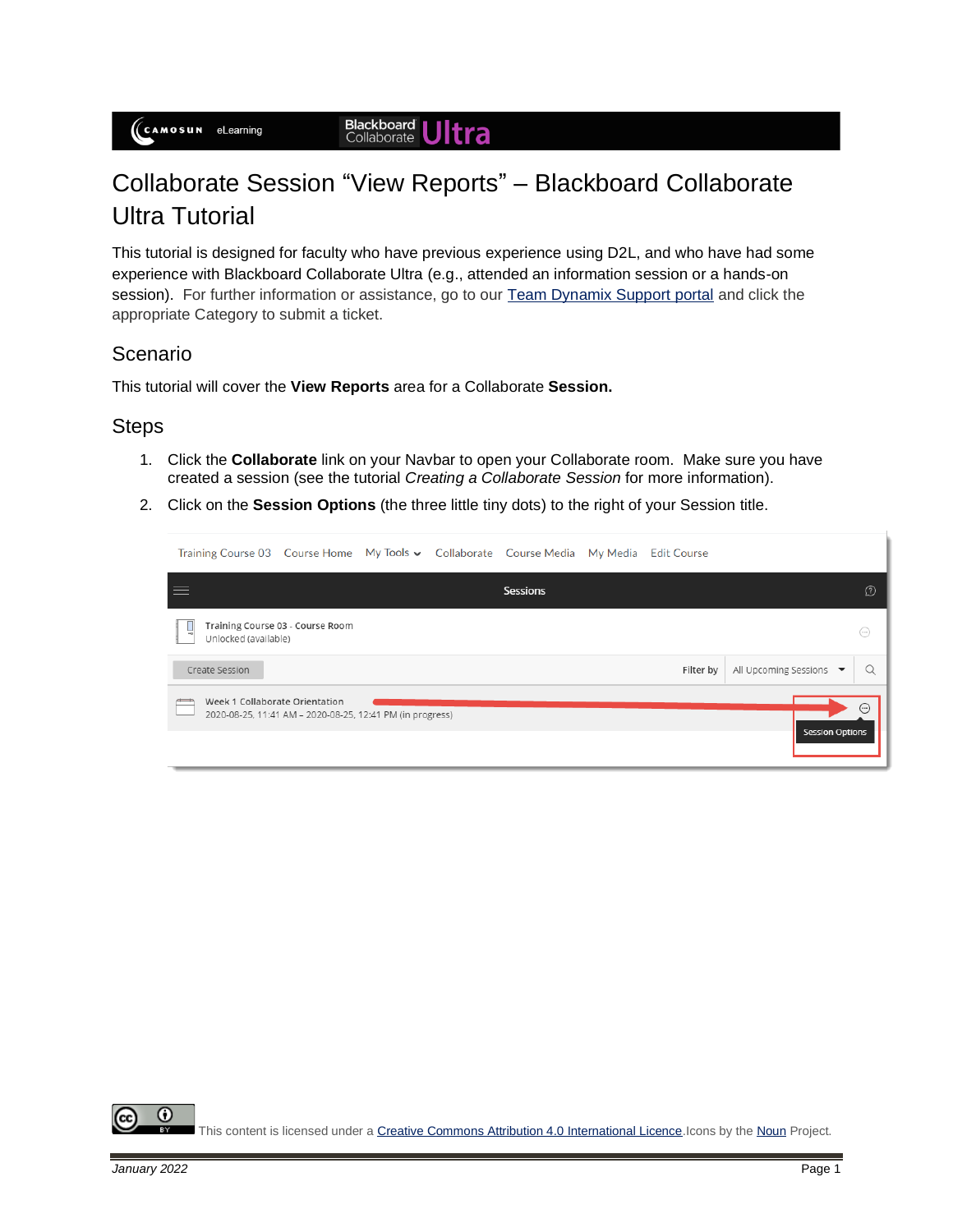#### 3. Click **View Reports**



4. The main Reports area shows session **Start times**, **End times**, **Attendee numbers**, **Durations**, **Polls** (can be downloaded) and **Attendance** (can be viewed). Note that the data is for every time the session is joined.

| Reports: Introduction to Collaborate Ultra |                   |           |          |       |                                               |  |  |  |  |
|--------------------------------------------|-------------------|-----------|----------|-------|-----------------------------------------------|--|--|--|--|
|                                            |                   |           |          |       | All Reports $\blacktriangledown$<br>Filter by |  |  |  |  |
| Start time                                 | End time          | Attendees | Duration | Polls | Attendance                                    |  |  |  |  |
| 20/08/2020, 09:45                          | 20/08/2020, 12:16 | 27        | 02:30:11 | r+1   | View report                                   |  |  |  |  |
| 19/08/2020, 15:44                          | 19/08/2020, 15:58 | 1         | 00:13:29 | 凹     | View report                                   |  |  |  |  |
| 19/08/2020, 15:22                          | 19/08/2020, 15:32 | 1         | 00:09:56 |       | View report                                   |  |  |  |  |
| 17/08/2020, 14:58                          | 17/08/2020, 15:27 | 1         | 00:29:03 |       | View report                                   |  |  |  |  |
| 10/06/2020, 09:28                          | 10/06/2020, 11:48 | 46        | 02:19:52 | г↓ๅ   | View report                                   |  |  |  |  |
| 27/04/2020, 12:57                          | 27/04/2020, 15:46 | 37        | 02:48:10 | ĿŢ.   | View report                                   |  |  |  |  |
| 23/04/2020, 09:27                          | 23/04/2020, 11:49 | 31        | 02:21:30 | r+1   | View report                                   |  |  |  |  |
| 12/04/2020, 18:42                          | 12/04/2020, 18:50 | 1         | 00:07:53 |       | View report                                   |  |  |  |  |
| 09/04/2020, 13:00                          | 09/04/2020, 15:23 | 19        | 02:22:07 | ĿŢ.   | View report                                   |  |  |  |  |

 $\odot$ 

This content is licensed under [a Creative Commons Attribution 4.0 International Licence.I](https://creativecommons.org/licenses/by/4.0/)cons by th[e Noun](https://creativecommons.org/website-icons/) Project.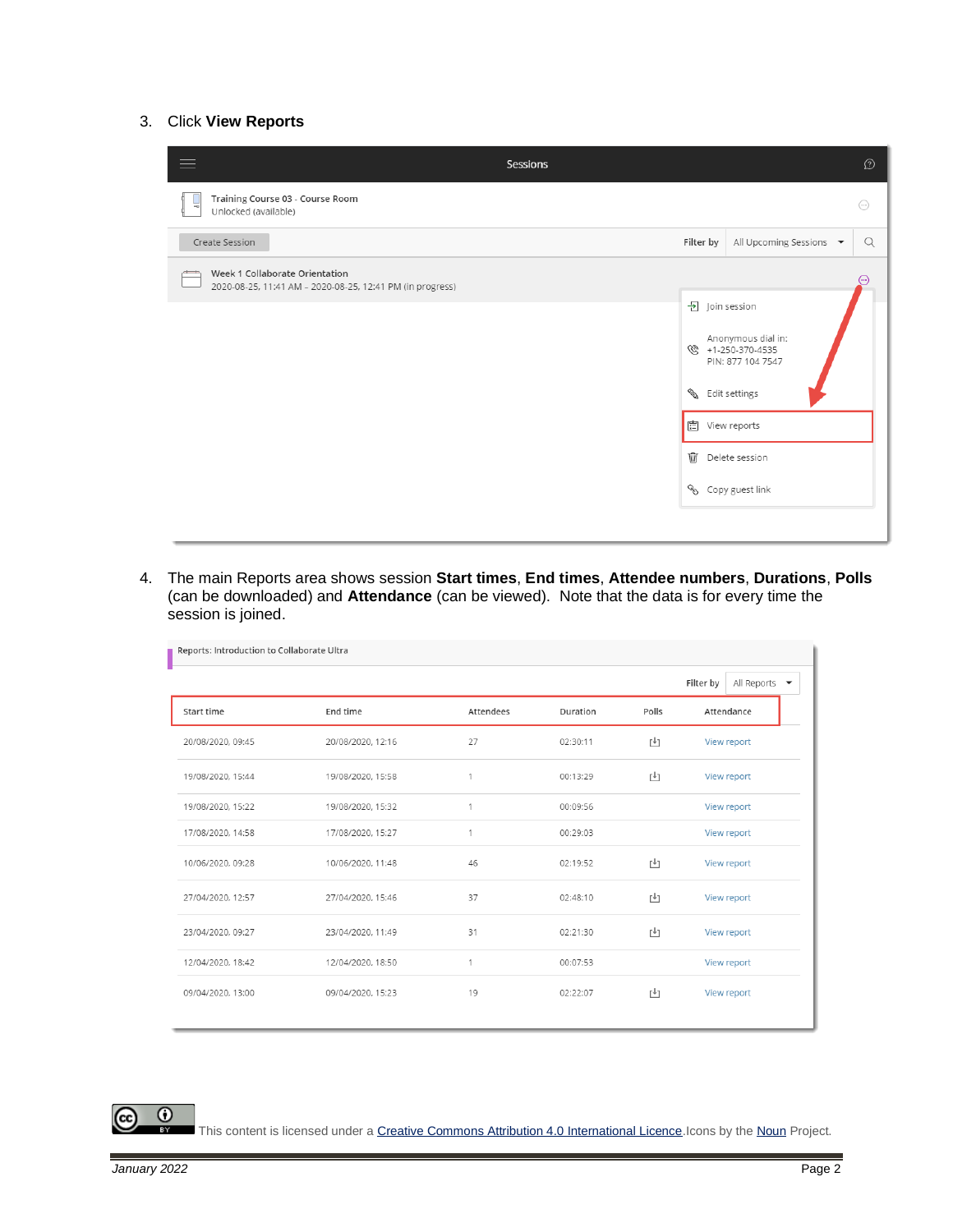5. To download **Poll** results, click on the **Download poll results** button for the specific session (you may have only one).

| Reports: Introduction to Collaborate Ultra |                   |           |                                   |       |             |                                         |  |
|--------------------------------------------|-------------------|-----------|-----------------------------------|-------|-------------|-----------------------------------------|--|
|                                            |                   |           |                                   |       | Filter by   | All Reports<br>$\overline{\phantom{a}}$ |  |
| Start time                                 | End time          | Attendees | estion<br><b>Dealer</b>           | Polls |             | Attendance                              |  |
| 20/08/2020, 09:45                          | 20/08/2020, 12:16 | 27        | 02:30:11<br>凹                     |       | View report |                                         |  |
| 19/08/2020, 15:44                          | 19/08/2020, 15:58 |           | Download poll results<br>00:13.23 |       |             | View report                             |  |
| 19/08/2020, 15:22                          | 19/08/2020, 15:32 |           | 00:09:56                          |       |             | View report                             |  |
| 17/08/2020, 14:58                          | 17/08/2020, 15:27 |           | 00:29:03                          |       |             | View report                             |  |

6. Poll results will be created as a CSV file you can then open in Excel. Save the file to your device and open it there.



 $\odot$ This content is licensed under [a Creative Commons Attribution 4.0 International Licence.I](https://creativecommons.org/licenses/by/4.0/)cons by th[e Noun](https://creativecommons.org/website-icons/) Project.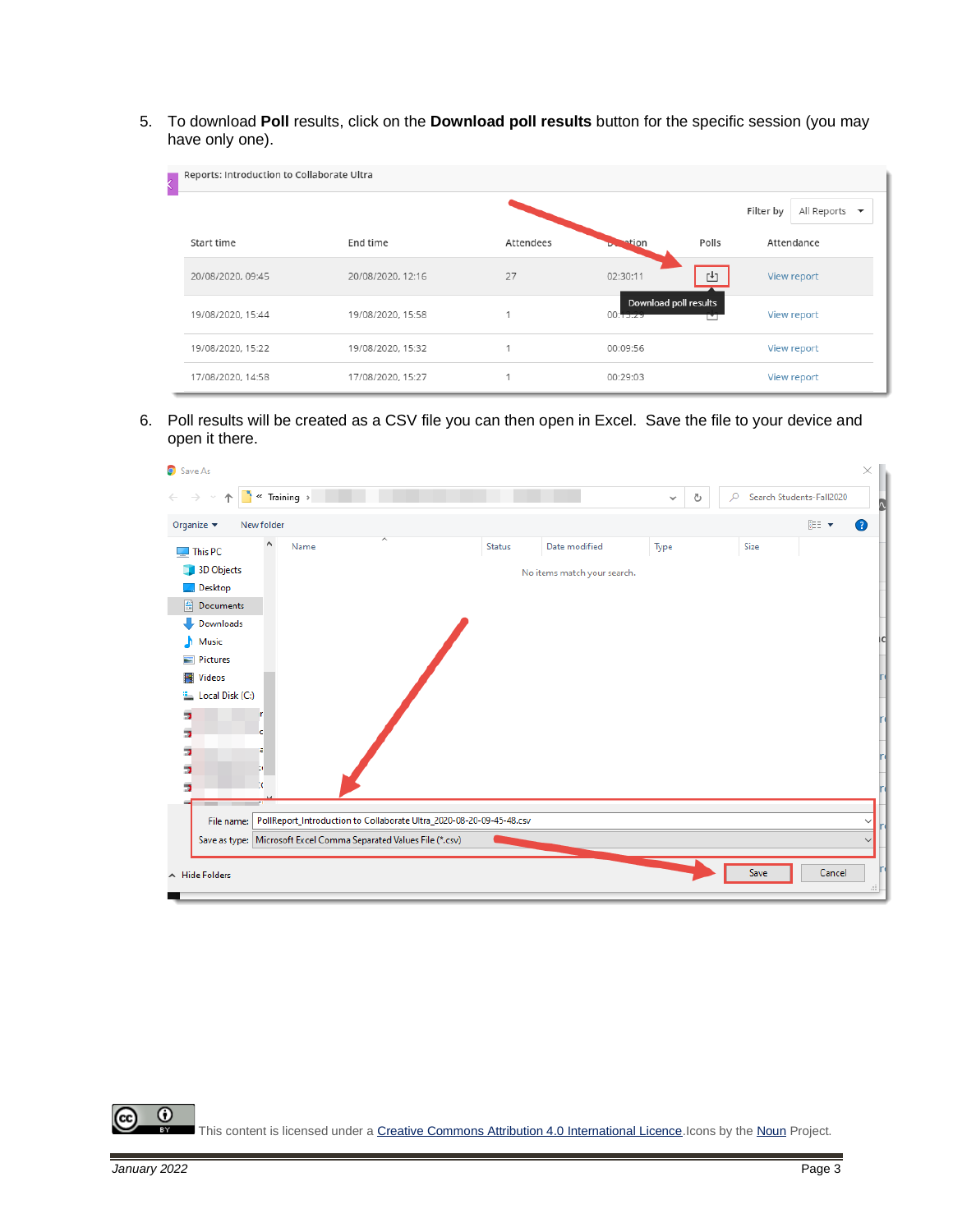7. To view **Attendance** for your session, click the **View report** link next to the specific session (you may only have one).

| Reports: Introduction to Collaborate Ultra |                   |           |              |                             |                                                      |  |  |
|--------------------------------------------|-------------------|-----------|--------------|-----------------------------|------------------------------------------------------|--|--|
|                                            |                   |           |              |                             | Filter by<br>All Reports<br>$\overline{\phantom{a}}$ |  |  |
| Start time                                 | End time          | Attendees | <b>Dunca</b> | Polls                       | Attendance                                           |  |  |
| 20/08/2020, 09:45                          | 20/08/2020, 12:16 | 27        | 02:30:11     | $\mathfrak{r}^{\downarrow}$ | View report                                          |  |  |
| 19/08/2020, 15:44                          | 19/08/2020, 15:58 | 1         | 00:13:29     | г↓1                         | View report                                          |  |  |
| 19/08/2020, 15:22                          | 19/08/2020, 15:32 | 1         | 00:09:56     |                             | View report                                          |  |  |
| 17/08/2020, 14:58                          | 17/08/2020, 15:27 | 1         | 00:29:03     |                             | View report                                          |  |  |
| 10/06/2020, 09:28                          | 10/06/2020, 11:48 | 46        | 02:19:52     | ĿŢ                          | View report                                          |  |  |
| 27/04/2020, 12:57                          | 27/04/2020, 15:46 | 37        | 02:48:10     | [↓]                         | View report                                          |  |  |
| 23/04/2020, 09:27                          | 23/04/2020, 11:49 | 31        | 02:21:30     | r41                         | View report                                          |  |  |
| 12/04/2020, 18:42                          | 12/04/2020, 18:50 | 1         | 00:07:53     |                             | View report                                          |  |  |
| 09/04/2020, 13:00                          | 09/04/2020, 15:23 | 19        | 02:22:07     | r+1                         | View report                                          |  |  |

 $\overline{0}$ (cc Б

This content is licensed under [a Creative Commons Attribution 4.0 International Licence.I](https://creativecommons.org/licenses/by/4.0/)cons by th[e Noun](https://creativecommons.org/website-icons/) Project.